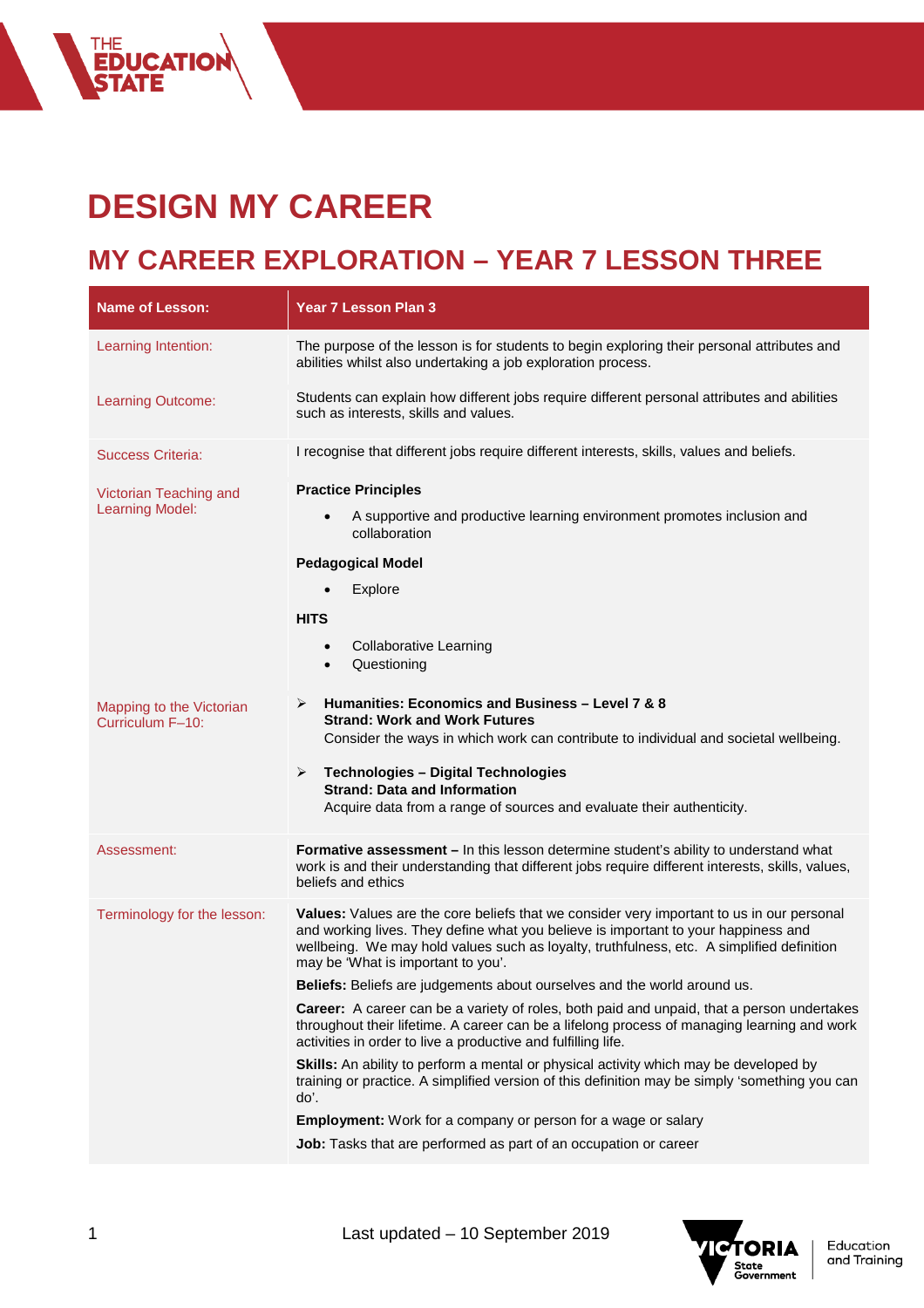# THE<br>**EDUCATION**<br>S**TATE**

|                                     | Occupation: Type of work people do in different ways and places e.g. engineer is an<br>occupation that includes chemical, structural, electrical and other areas                                                                                                                                                                                                                                                                                                                                                                                                                                                                                                                |
|-------------------------------------|---------------------------------------------------------------------------------------------------------------------------------------------------------------------------------------------------------------------------------------------------------------------------------------------------------------------------------------------------------------------------------------------------------------------------------------------------------------------------------------------------------------------------------------------------------------------------------------------------------------------------------------------------------------------------------|
|                                     | Employability Skills: Employability skills are the key skills and personal attributes people<br>need to succeed in the world of work. They are skills that can be transferred across<br>workplaces.                                                                                                                                                                                                                                                                                                                                                                                                                                                                             |
|                                     | Work: A productive task that can be either paid or unpaid                                                                                                                                                                                                                                                                                                                                                                                                                                                                                                                                                                                                                       |
|                                     | Industry: Name given to a broad range of occupations within one field e.g. Transport<br>Industry, Medical Industry or Education Industry                                                                                                                                                                                                                                                                                                                                                                                                                                                                                                                                        |
| Prior<br>Knowledge/concepts/skills: | Names of jobs, work, difference between job and industry.                                                                                                                                                                                                                                                                                                                                                                                                                                                                                                                                                                                                                       |
| Equipment/Resources<br>required:    | Access to YouTube<br>$\bullet$<br>'Name a Job' ball game requires:<br>$\bullet$<br>a blow-up beach ball, tennis ball or basketball<br>$\circ$<br>a clear space to play the activity<br>$\circ$<br>whiteboard or butcher's paper<br>$\circ$<br>Access to internet for research (in pairs or groups)<br>$\bullet$                                                                                                                                                                                                                                                                                                                                                                 |
| <b>Lesson Duration:</b>             | 1 lesson period                                                                                                                                                                                                                                                                                                                                                                                                                                                                                                                                                                                                                                                                 |
| <b>Lesson Description:</b>          | <b>Activity One</b><br>Brainstorm with the students the concepts of values, beliefs and ethics.                                                                                                                                                                                                                                                                                                                                                                                                                                                                                                                                                                                 |
|                                     | Watch the Simpsons video 'Homers nuclear safety job' (2:49 minutes)<br>$\bullet$<br>https://www.youtube.com/watch?v=jGPilloNdwg<br>Brainstorm with students, what values and attitudes are demonstrated in the video.<br>Prompt students with questions such as:<br>Why do you think Homer made the decision that he did? What does this say<br>$\circ$<br>about his values?<br>Do you believe Homer made the right decision?<br>$\circ$<br>What do you think was important to Homer in this situation?<br>$\circ$<br>What things do you think impacted on Homer's decision?<br>$\circ$<br>What do you think would have happened if Homer made a different decision?<br>$\circ$ |
|                                     | <b>Activity Two</b>                                                                                                                                                                                                                                                                                                                                                                                                                                                                                                                                                                                                                                                             |
|                                     | Students work in pairs to come up with a catchphrase for the video (e.g. "Safety and ethics<br>go hand in hand, so shake a hand today!"). Ask all pairs to share their catchphrase to the<br>class.                                                                                                                                                                                                                                                                                                                                                                                                                                                                             |
|                                     | <b>Activity Three</b>                                                                                                                                                                                                                                                                                                                                                                                                                                                                                                                                                                                                                                                           |
|                                     | Introduce the 'Name a Job' game. Students form a circle (or a couple of separate circles for<br>a larger number of students) and one by one throw a ball (blow-up beach ball, tennis ball or<br>basketball) to another student who on catching it has to name a job. If a student can't name<br>a job they are out and have to sit.                                                                                                                                                                                                                                                                                                                                             |
|                                     | The last student standing wins. Record all the different jobs that are mentioned on the<br>whiteboard/butcher's paper.                                                                                                                                                                                                                                                                                                                                                                                                                                                                                                                                                          |
|                                     | <b>Activity Three</b>                                                                                                                                                                                                                                                                                                                                                                                                                                                                                                                                                                                                                                                           |
|                                     | In pairs or small groups, students choose a job that has been identified by the game and<br>research the job using Victorian Skills Gateway, myfuture, Job Outlook or other preferred<br>resources (see links below).                                                                                                                                                                                                                                                                                                                                                                                                                                                           |
|                                     | Students should be exploring the following details:<br>The role of the job                                                                                                                                                                                                                                                                                                                                                                                                                                                                                                                                                                                                      |
|                                     |                                                                                                                                                                                                                                                                                                                                                                                                                                                                                                                                                                                                                                                                                 |

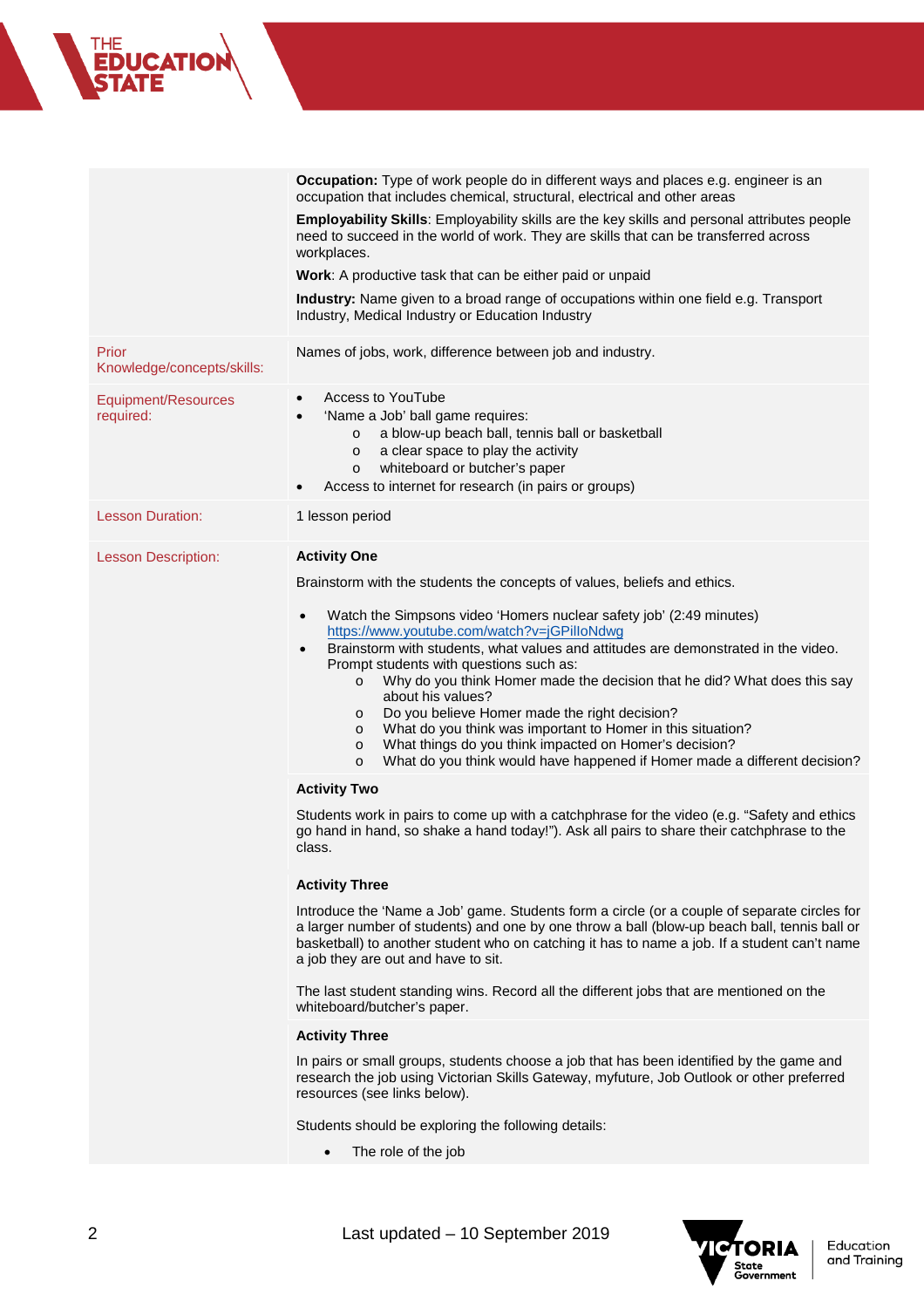|                             | The skills and employability skills are needed for the job<br>$\bullet$<br>What industry that job is in<br>$\bullet$<br>The interests the person doing the job would have<br>$\bullet$<br>Something new about the job that they did not know.                                                                                                                                                                                                                                                    |
|-----------------------------|--------------------------------------------------------------------------------------------------------------------------------------------------------------------------------------------------------------------------------------------------------------------------------------------------------------------------------------------------------------------------------------------------------------------------------------------------------------------------------------------------|
|                             | <b>Activity Four</b>                                                                                                                                                                                                                                                                                                                                                                                                                                                                             |
|                             | Students share their findings with the class. This could be presented using multimedia such<br>as PowerPoint.<br>Prompt students with the following questions:<br>What are the differences and similarities between the jobs?<br>$\bullet$<br>What did you already know?<br>$\bullet$<br>What was one new thing you learned?                                                                                                                                                                     |
| <b>Teacher Notes:</b>       | If technology/time is limited, the stage 3 and stage 4 of this lesson (pairs or group internet<br>research and presentation) could be conducted as a homework exercise to be completed<br>as a team out of class and then presented to the class in a subsequent lesson.                                                                                                                                                                                                                         |
| Differentiation:            | <b>Extend</b>                                                                                                                                                                                                                                                                                                                                                                                                                                                                                    |
|                             | Variations to the game include:                                                                                                                                                                                                                                                                                                                                                                                                                                                                  |
|                             | starting with the last letter of the previous job<br>$\bullet$<br>focus on a specific industry or workplace such as a hospital, supermarket or hotel<br>$\bullet$<br>and students need to list all the jobs                                                                                                                                                                                                                                                                                      |
|                             | Students could work in pairs/groups to develop their research into an interactive<br>presentation using a format such as PowerPoint, Prezi or Visme. This would require<br>technical knowledge of these free online presentation programs.                                                                                                                                                                                                                                                       |
| Parent/Carer Participation: | Students take their research home and complete a homework assignment with their<br>parents/carers where they research another job together using the following prompts:<br>The role of the job<br>$\bullet$<br>The skills and employability skills needed for the job<br>$\bullet$<br>The industry the job is in<br>$\bullet$<br>The interests the person doing the job would have<br>$\bullet$<br>Something new about the job that they did not know.<br>$\bullet$                              |
| References/Resources/Links: | YouTube - https://www.youtube.com/watch?v=jGPilloNdwg<br>Victorian Skills Gateway<br>https://www.skills.vic.gov.au/victorianskillsgateway/Pages/Home.aspx<br>myfuture https://myfuture.edu.au<br>$\bullet$<br>Job Outlook https://www.joboutlook.gov.au/<br>$\bullet$<br>Career Education Association of Victoria - Year 8 Career Education: Exploring<br>$\bullet$<br>Careers, 2015<br>Career Education Association of Victoria - Career Planning: My Career Capabilities,<br>$\bullet$<br>2015 |
| <b>Alternative Lesson 1</b> | Q&A with employers/employees                                                                                                                                                                                                                                                                                                                                                                                                                                                                     |
| Learning Intention:         | Students can explain how different jobs require different skills                                                                                                                                                                                                                                                                                                                                                                                                                                 |

| Victorian Teaching and<br>Learning Model: | <b>Practice Principles</b>                                                               |
|-------------------------------------------|------------------------------------------------------------------------------------------|
|                                           | A supportive and productive learning environment promotes inclusion and<br>collaboration |



THE<br>**EDUCATION**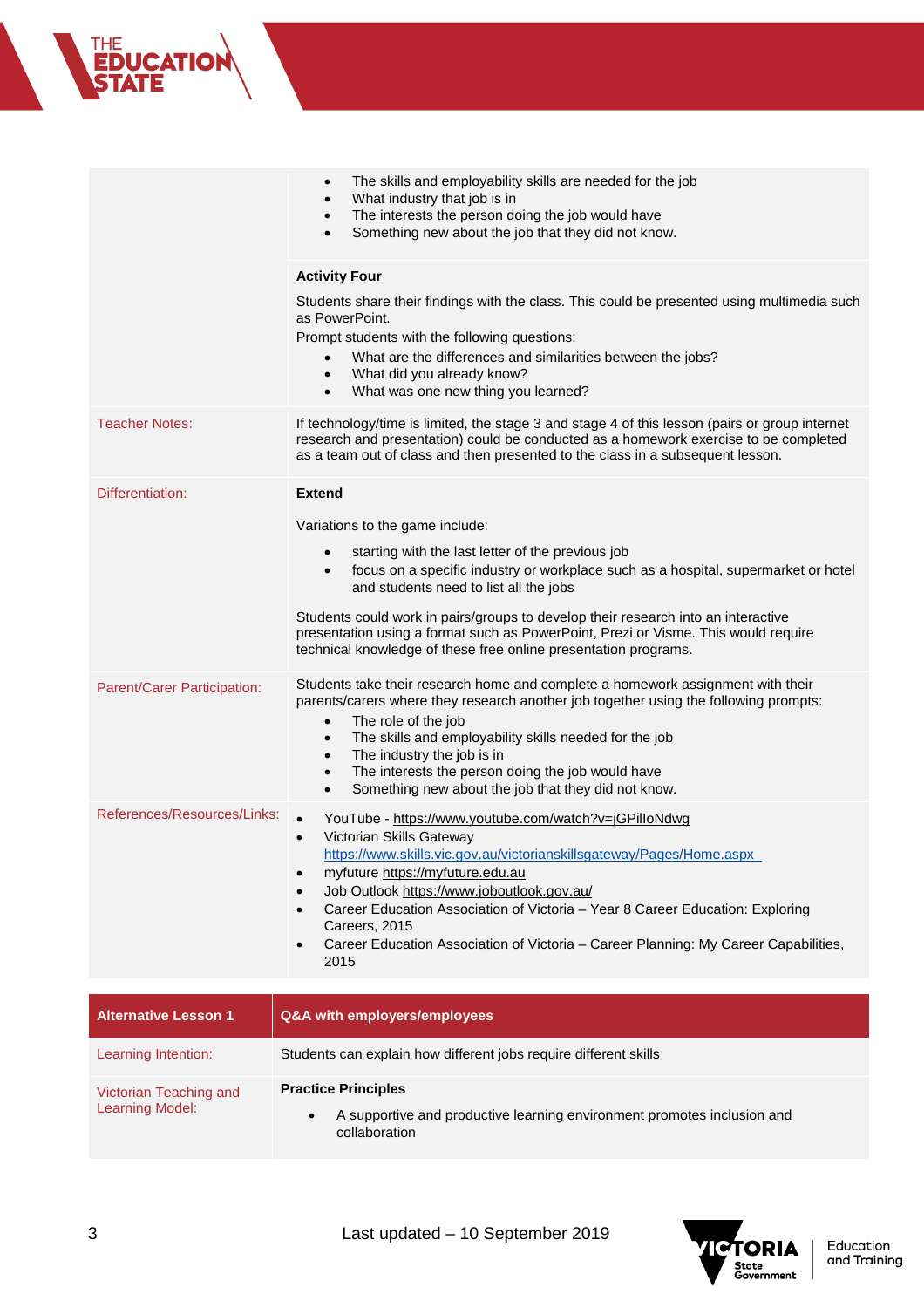#### **Pedagogical Model** • Explore **HITS** • Collaborative Learning • Questioning Mapping to the Victorian Curriculum F–10: **Humanities: Economics and Business – Level 7 & 8 Strand: Work and Work Futures** Consider the ways in which work can contribute to individual and societal wellbeing. Terminology for the lesson: **Career:** A career can be a variety of roles, both paid and unpaid, that a person takes throughout their lifetime. A career can be a lifelong process of managing learning and work activities in order to live a productive and fulfilling life. **Skills:** A skill is a task or action that someone can do. **Employment:** Work for a company or person for a wage or salary **Job:** Tasks that are performed as part of an occupation or career **Occupation:** Type of work people do in different ways and places e.g. engineer is an occupation that includes chemical, structural, electrical and other areas **Employability Skills:** Employability skills are the key skills and personal attributes people need to succeed in the world of work. They are skills that can be transferred across workplaces. **Work:** A productive task that can be either paid or unpaid **Industry:** Name given to a broad range of occupations within one field e.g. Transport Industry, Medical Industry or Education Industry Prior Knowledge/concepts/skills: Names of jobs, work, difference between job and industry. Equipment/Resources required: Business person or panel of employers Questions (see activity details below) Lesson Duration: 1 lesson period Lesson Description: Note: This activity could be a multi-class or whole of year activity. Where a school has contacts with local business people or industry, the school/teacher may invite one (or several) employers/employees to visit the school/class at a particular time to talk about their job, why they chose it, how they achieved their current position, what they like, what they don't, etc. This could also occur with a panel of parents/alumni (School Career Practitioner or VET Coordinator could source contacts in industry or their local LLEN). Make sure to send the people visiting the school the questions beforehand so that they can prepare responses. This session would be a Q&A by students of the visitor/s. See suggested questions below: About your job: What is your job? • What are the main tasks you do each day? Why is this role important to your organisation? What is your employer/organisation looking for in their staff? • What advice would you give to a student thinking of doing this role? • How do people usually get into this role? • Why is your job important to the community? To society? Who else do you work with in this role?

• What skills and qualities are required for this role?



**CATIO**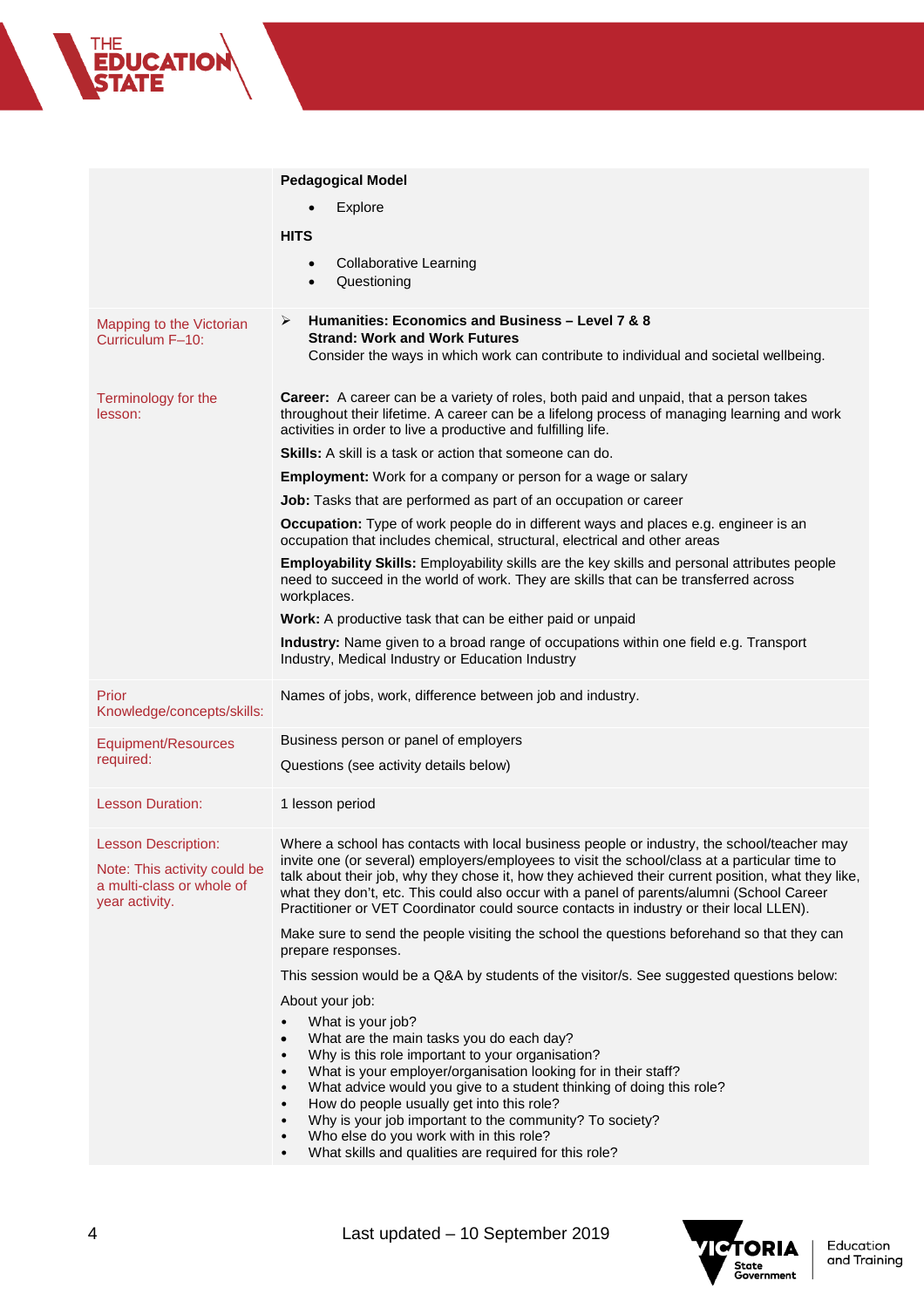|                                                  | How did you reach your present position?<br>How did you find your first job and what was it?<br>$\bullet$<br>How did you get from that job to this one?<br>$\bullet$<br>How did you know this was the right career for you?<br>$\bullet$<br>What formal qualifications are required/recommended for this role?<br>$\bullet$<br>Do you need to have previous work experience for this role and if so what type?<br>$\bullet$<br>What are the best/worst things about your role?<br>$\bullet$<br>What hours do you normally work?<br>$\bullet$<br>Where do you spend the majority of your work time?<br>$\bullet$<br>Do you think this type of job will exist in 5-10 years' time? Why/why not?<br>$\bullet$<br>An extension to this activity could be to ask students to develop their own questions to ask.                                                                                                                                                                                                                           |
|--------------------------------------------------|---------------------------------------------------------------------------------------------------------------------------------------------------------------------------------------------------------------------------------------------------------------------------------------------------------------------------------------------------------------------------------------------------------------------------------------------------------------------------------------------------------------------------------------------------------------------------------------------------------------------------------------------------------------------------------------------------------------------------------------------------------------------------------------------------------------------------------------------------------------------------------------------------------------------------------------------------------------------------------------------------------------------------------------|
| <b>Parent Participation:</b>                     | Local business people or industry could be parents/carers                                                                                                                                                                                                                                                                                                                                                                                                                                                                                                                                                                                                                                                                                                                                                                                                                                                                                                                                                                             |
| <b>Alternative Lesson 2</b>                      | <b>Industry Immersion Experience Program</b>                                                                                                                                                                                                                                                                                                                                                                                                                                                                                                                                                                                                                                                                                                                                                                                                                                                                                                                                                                                          |
| Learning Intention:                              | Students can explain how different jobs require different skills.                                                                                                                                                                                                                                                                                                                                                                                                                                                                                                                                                                                                                                                                                                                                                                                                                                                                                                                                                                     |
| Victorian Teaching and<br><b>Learning Model:</b> | <b>Practice Principles</b><br>Global citizenship is fostered through real world contexts for learning.<br><b>Pedagogical Model</b><br>Engage<br>$\bullet$<br>Explore<br><b>HITS</b><br><b>Collaborative Learning</b><br>$\bullet$<br>Questioning<br>$\bullet$                                                                                                                                                                                                                                                                                                                                                                                                                                                                                                                                                                                                                                                                                                                                                                         |
| Mapping to the Victorian<br>Curriculum F-10:     | Humanities: Economics and Business - Level 7 & 8<br>➤<br><b>Strand: Work and Work Futures</b><br>Consider the ways in which work can contribute to individual and societal wellbeing.                                                                                                                                                                                                                                                                                                                                                                                                                                                                                                                                                                                                                                                                                                                                                                                                                                                 |
| Assessment:                                      | Formative assessment - In this lesson determine student's ability to understand what work<br>is and their understanding that different jobs requirements.                                                                                                                                                                                                                                                                                                                                                                                                                                                                                                                                                                                                                                                                                                                                                                                                                                                                             |
| Terminology for the<br>lesson:                   | Career: A career can be a variety of roles, both paid and unpaid, that a person takes<br>throughout their lifetime. A career can be a lifelong process of managing learning and work<br>activities in order to live a productive and fulfilling life.<br><b>Skills:</b> A skill is a task or action that someone can do.<br><b>Employment:</b> Work for a company or person for a wage or salary<br>Job: Tasks that are performed as part of an occupation or career<br>Occupation: Type of work people do in different ways and places e.g. engineer is an<br>occupation that includes chemical, structural and more<br>Employability Skills: Employability skills are the key skills and personal attributes people<br>need to succeed in the world of work. They are skills that can be transferred across<br>workplaces.<br>Work: A productive task that can be either paid or unpaid<br>Industry: Name given to a broad range of occupations within one field e.g. Transport<br>Industry, Medical Industry or Education Industry |



THE<br>**EDUCATION**